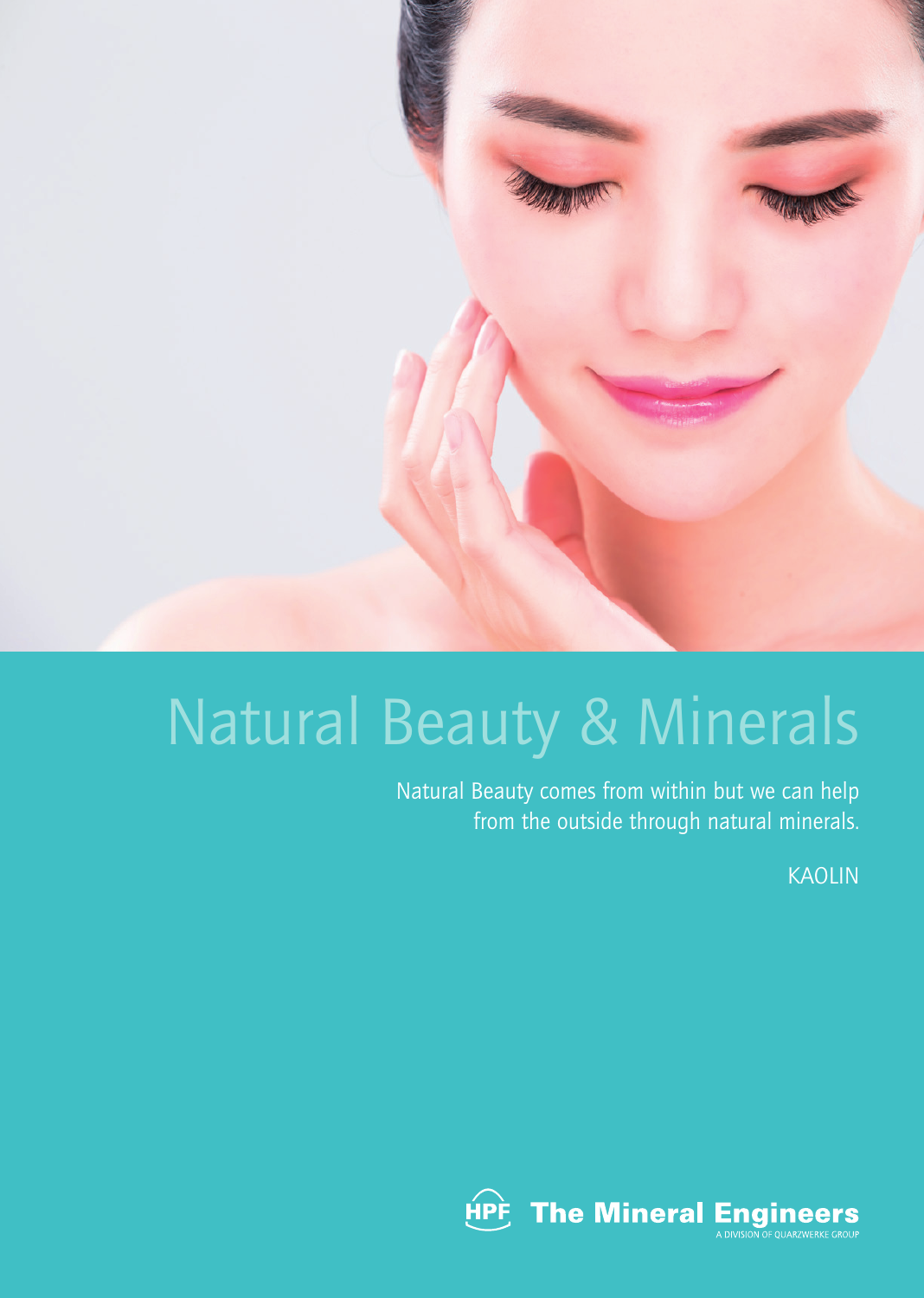



Natural Pharmakaolin B 860 has been developed and approved for pharmaceutical applications in Europe already many years ago and is therefore very suitable for external cosmetic applications, as well due to it's high standard.

The consistently high product quality is of particularly great importance in the pharmaceutical applications segment. Our Pharmakaolin B 860 is a brilliant white clay that meets all requirements of the Pharmacopoea Europaea for *kaolin, heavy/kaolinum ponderosum* for external and internal application. This requirement profile is verified and certified for each batch by an external laboratory. Pharmakaolin B 860 is characterized by a very high content of kaolinite, with all the advantages of this natural mineral. This makes Pharmakaolin B 860 a valued and proven raw material in the pharmaceutical and cosmetic industry for the production of pastes, tablets, powders and ointments.

#### The properties of Pharmakaolin at a glance:

- GERMAN ORIGIN
- 100 % NATURAL, PURE AND ODORLESS
- ULTRA-FINE PLATY PARTICLES
- **HIGH BRIGHTNESS**
- SOFT TOUCH AND FEEL
- **· INSOLUBLE IN WATER AND** ORGANIC SOLVENTS
- **EASILY DISPERSIBLE IN WATER**
- **MOISTURE ABSORPTION**
- · NON-HYGROSCOPIC

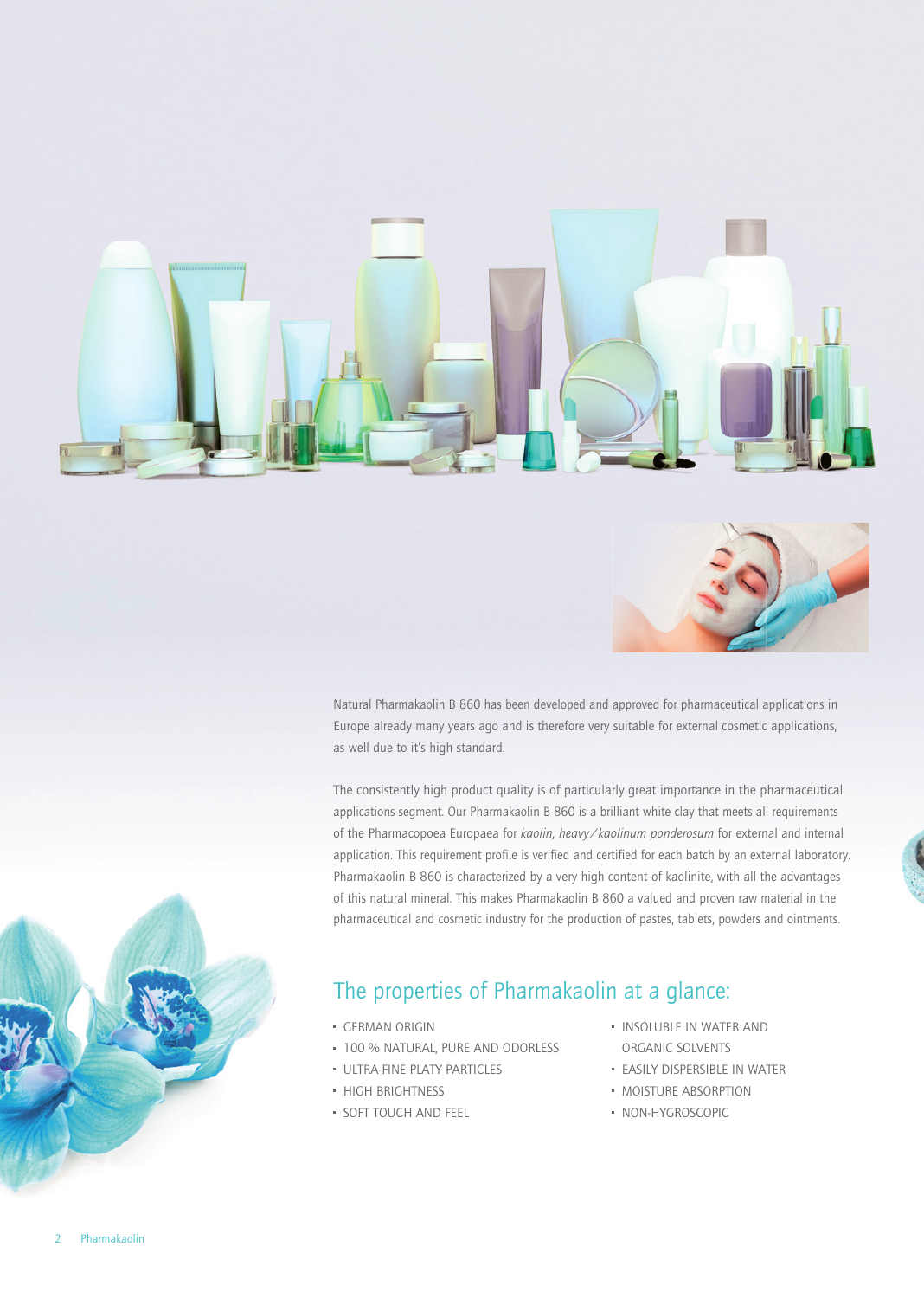

## Natural ingredient for your personal care

Pharmakaolin is 100 % natural, pure and absolutly odorless. Due to the platy structure of the raw mineral milled into ultra-fine particles, Pharmakaolin imparts a soft and silky feel ideal for cosmetic applications.



#### Peel-off facial masks

for porous cleansing of the facial skin. The skin becomes animated and appears more vital and radiant.

that balances skin irritation and provide a shinefree and natural-looking finish on the skin due to the hydrophobic properties of our Pharmakaolin.

### Soaps and shower gels

with creamy texture for a silky luxurious foam. Pharmakaolin creates a fresh and comfortable skin feeling.



#### Powders **Deodorants**

As our Pharmakaolin is absolutely odorless it is an excellent fragrance carrier. In addition it has an antibacterial effect due to its excellent moisture absorption.